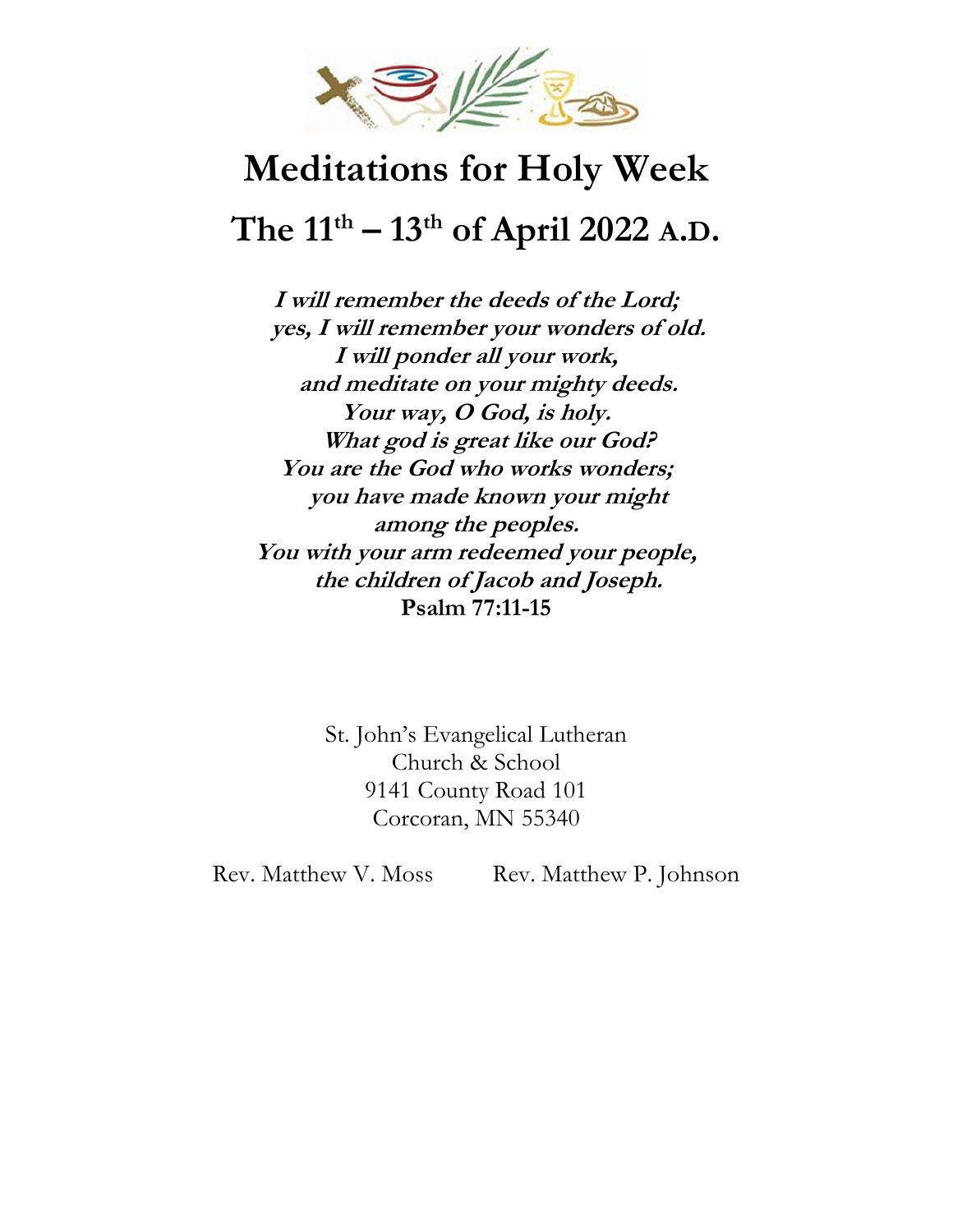## **Holy Monday**

**Psalm of the Day** *Psalm 36:5–10; antiphon v. 9* <sup>5</sup>Your steadfast love, O LORD, extends to the | heavens,\* your faithfulness | to the clouds. <sup>6</sup>Your righteousness is like the moun- | tains of God;\* your judgments are like the great deep; man and beast you save, | O LORD. <sup>7</sup>How precious is your steadfast love, | O God!\* The children of mankind take refuge in the shadow | of your wings. <sup>8</sup>They feast on the abundance | of your house,\* and you give them drink from the river of | your delights. <sup>9</sup>For with you is the foun- | tain of life;\* in your light do | we see light.  $10$ Oh, continue your steadfast love to those who | know you,\* and your righteousness to the up- | right of heart!

### **Collect of the Day for Holy Monday**

Almighty God, grant that in the midst of our failures and weaknesses we may be restored through the passion and intercession of Your only-begotten Son, who lives and reigns with You and the Holy Spirit, one God, now and forever.

### **Old Testament Lesson** *Isaiah 50:5–10*

[*after the reading*]

- $\boxed{\mathbf{P}}$  This is the Word of the Lord.
- C **Thanks be to God.**



Awake and rouse yourself for my vindi- | cation,\* for my cause, my God | and my Lord! Draw the spear and javelin against my pur- | suers!\* Say to my soul, "I am your sal- | vation!"

[*after the reading*]

 $\boxed{\mathbf{P}}$  This is the Word of the Lord.

C **Thanks be to God.**

### **Holy Gospel** *John 12:1–43*

[*after the reading*]

 $\mathbf{P}$  This is the Word of the Lord.

C **Thanks be to God.**

**Gradual** *Psalm 35:23, 3*

**Epistle** *1 Peter 2:21–24*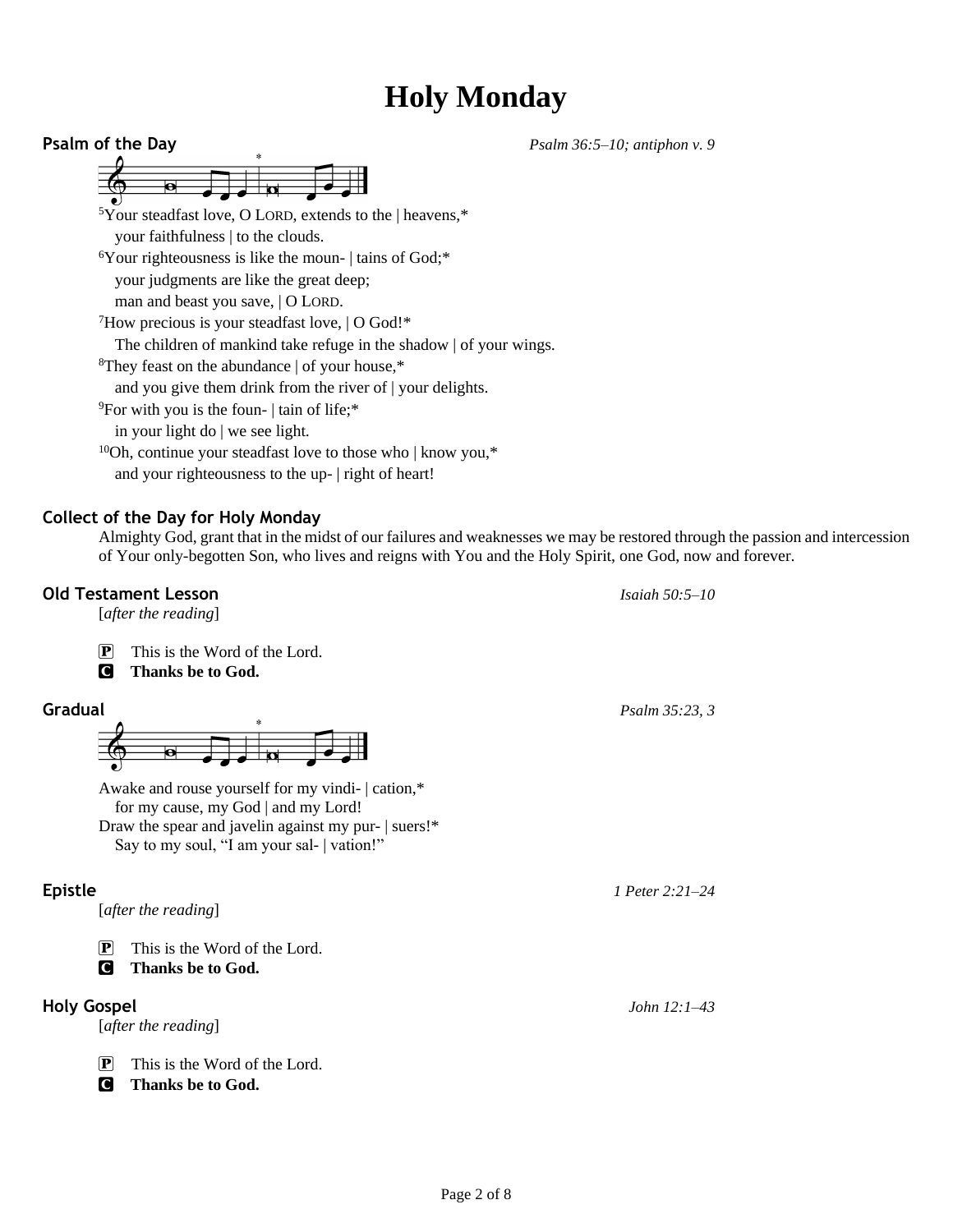**Hymn of the Day: 434 Lamb of God, Pure and Holy**



#### **Meditation on the Holy Gospel according to St. John, the Twelfth Chapter**

#### **Collect for Holy Week**

Almighty and everlasting God, You sent Your Son, our Savior Jesus Christ, to take upon Himself our flesh and to suffer death upon the cross. Mercifully grant that we may follow the example of His great humility and patience and be made partakers of His resurrection; through the same Jesus Christ, our Lord, who lives and reigns with You and the Holy Spirit, one God, now and forever.

#### **Lord's Prayer**

#### **Apostolic Benediction**

- **P** The grace of our Lord  $\pm$  Jesus Christ and the love of God and the communion of the Holy Spirit be with you all.
- C **Amen.**

#### **Hymn: 422 On My Heart Imprint Your Image**

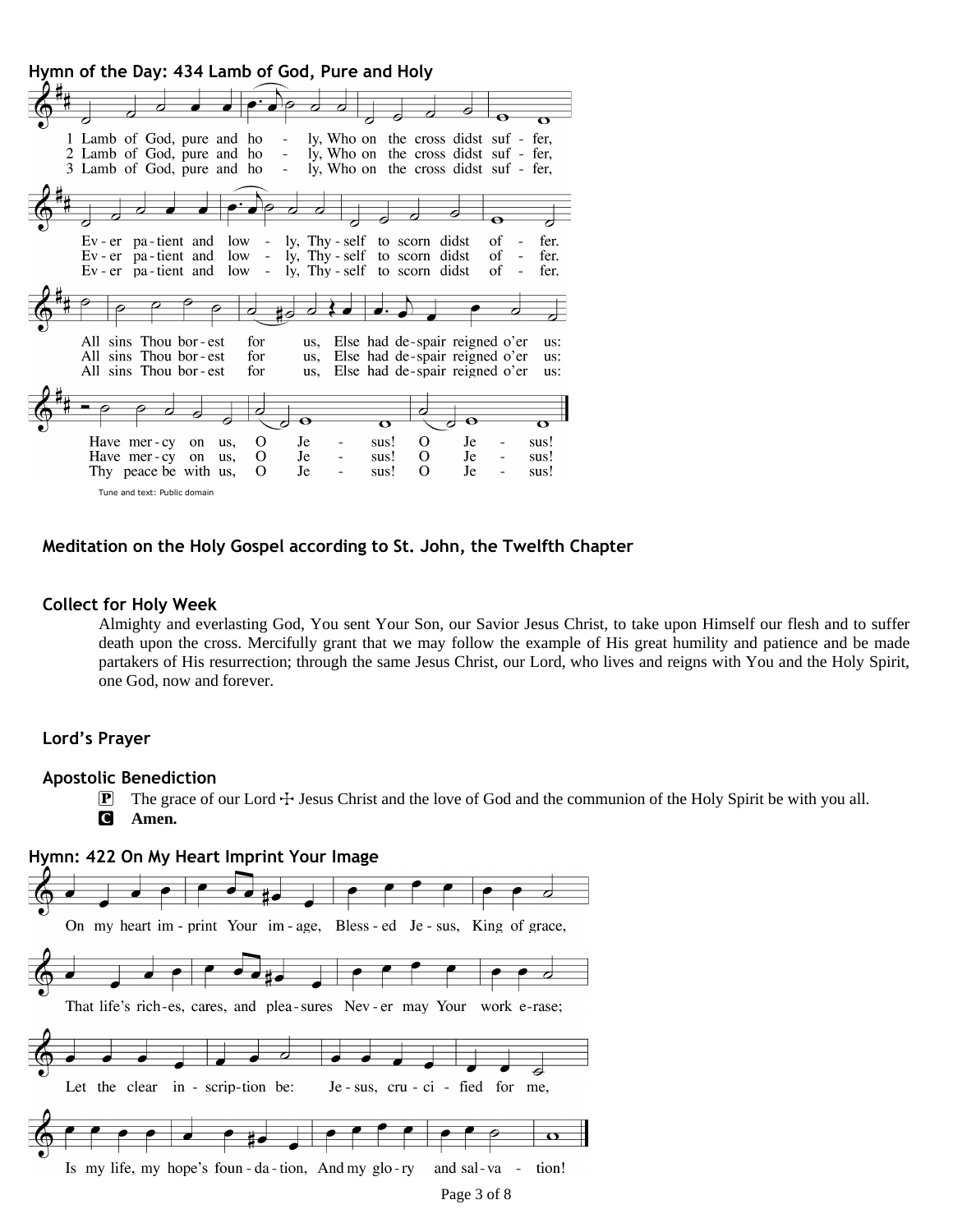## **Holy Tuesday**

**Psalm of the Day** *Psalm 54; antiphon v. 4* đ <sup>1</sup>O God, save me, | by your name, $*$ and vindicate me | by your might. <sup>2</sup>O God, | hear my prayer;\* give ear to the words | of my mouth. <sup>3</sup>For strangers have risen against me; ruthless men | seek my life;\* they do not set God be- | fore themselves. <sup>4</sup>Behold, God is my | helper;\* the Lord is the upholder | of my life. <sup>5</sup>He will return the evil to my  $\vert$  enemies;<sup>\*</sup> in your faithfulness put an | end to them.  $6$ With a freewill offering I will sacri-  $\vert$  fice to you;\* I will give thanks to your name, O LORD, for | it is good. <sup>7</sup>For he has delivered me from every | trouble,\* and my eye has looked in triumph on my | enemies.

### **Collect of the Day for Holy Tuesday**

Almighty and everlasting God, grant us by Your grace so to pass through this holy time of our Lord's passion that we may obtain the forgiveness of our sins; through Jesus Christ, Your Son, our Lord, who lives and reigns with You and the Holy Spirit, one God, now and forever.

### **Old Testament Lesson** *Jeremiah 11:18–20*

[*after the reading*]

P This is the Word of the Lord.

C **Thanks be to God.**



But I wore | sackcloth;\* I afflicted myself with | fasting. Contend, O LORD, with those who con- | tend with me;\* and rise | for my help!

[*after the reading*]

 $\boxed{\mathbf{P}}$  This is the Word of the Lord.

C **Thanks be to God.**

[*after the reading*]

 $\mathbf{P}$  This is the Word of the Lord.

C **Thanks be to God.**

**Gradual** *Psalm 35:13a, 1a, 2b*

**Epistle** *1 Timothy 6:12–14*

**Holy Gospel** *Mark 14—15*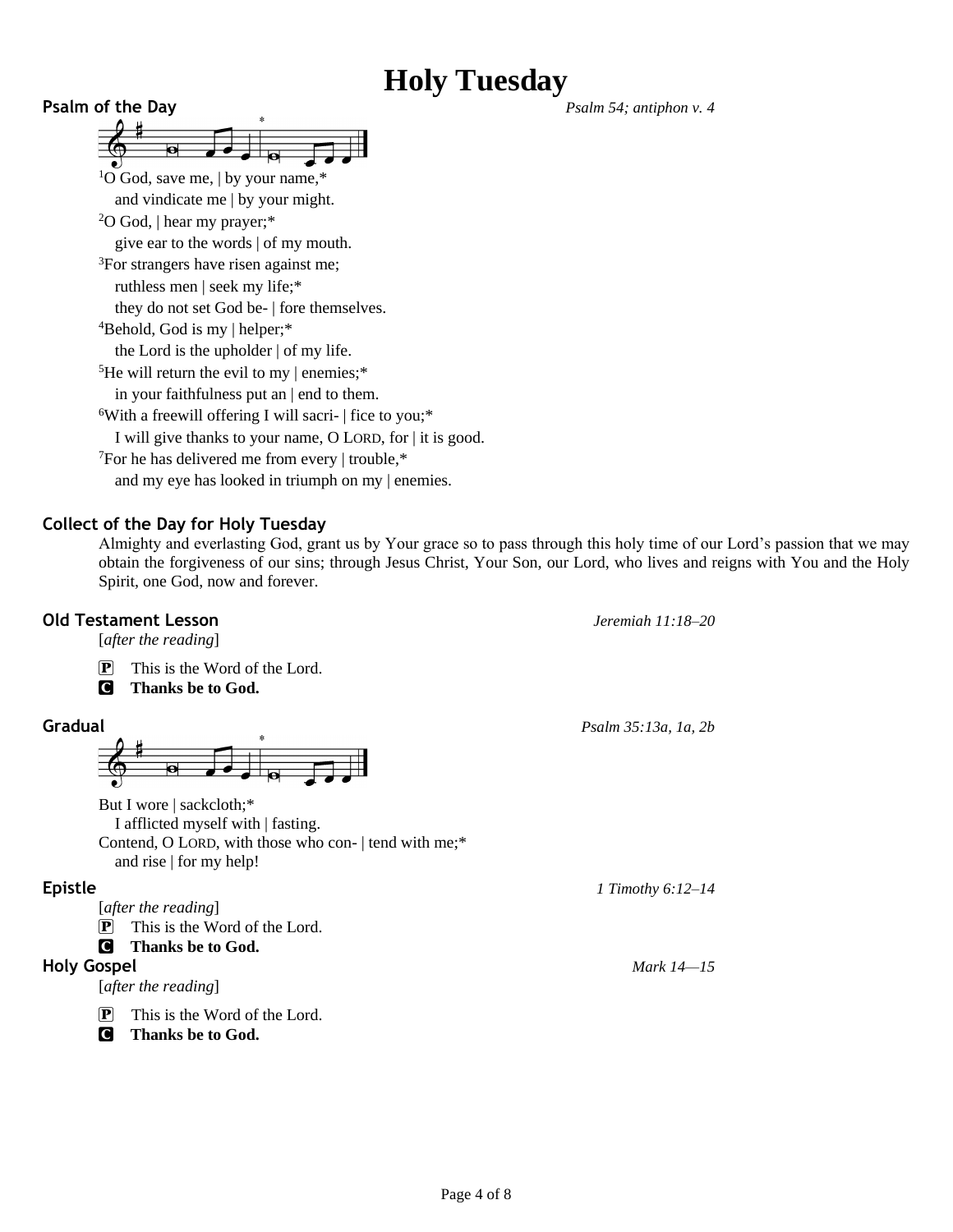**Hymn of the Day: 453 Upon the Cross Extended**

| $1$ Up<br>the<br>cross<br>on<br>ex<br>$\overline{\phantom{a}}$<br>Come,<br>things<br>these<br>and<br>see<br>3<br>Who<br>that<br>is<br>it,<br>Lord,<br>4 I<br>Your<br>grief<br>and<br>caused                | world, your<br>tend - ed<br>See,<br>Your<br>will<br>pon - der,<br>soul<br>Who<br>bruised You?<br>has<br>SO.<br>e - vils<br>$sign - ing$<br>$\mathbf{B}\mathbf{v}$                |                                                                                                                                                                                         |
|------------------------------------------------------------------------------------------------------------------------------------------------------------------------------------------------------------|----------------------------------------------------------------------------------------------------------------------------------------------------------------------------------|-----------------------------------------------------------------------------------------------------------------------------------------------------------------------------------------|
|                                                                                                                                                                                                            |                                                                                                                                                                                  |                                                                                                                                                                                         |
| Lord<br>$sus -$<br>pend -<br>ed.<br>Your<br>fill<br>with<br>der<br>won<br>As.<br>$\sim$<br>bused<br>You<br>a<br>sore<br>$\sim$ $-$<br>mul - ti<br>ply<br>ing<br>As<br>$\sim$<br>$\overline{\phantom{a}}$   | Sav - ior<br>vields His<br>breath.<br>blood streams from each<br>pore.<br>You<br>woe?<br>And caused<br>all<br>Your<br>count - less<br>the<br>sands.<br>as                        |                                                                                                                                                                                         |
|                                                                                                                                                                                                            |                                                                                                                                                                                  |                                                                                                                                                                                         |
|                                                                                                                                                                                                            |                                                                                                                                                                                  |                                                                                                                                                                                         |
| Life from heav - en<br>The<br>Prince of<br>Through grief be - yond all know - ing<br>We<br>must make con - fes - sion Of<br>all<br>caused the<br>L                                                         | Him - self<br>has free - ly<br>From His<br>great heart came<br>sin<br>and<br>dire trans -<br>woes un - num - bered With which Your soul<br>is                                    |                                                                                                                                                                                         |
|                                                                                                                                                                                                            |                                                                                                                                                                                  |                                                                                                                                                                                         |
| To<br>blows<br>shame<br>and<br>giv<br>$\sim$ $-$<br>en<br>Sighs well - ing<br>flow - $ing$<br>from<br>While You<br>gres - sion<br>no<br>ways<br>Your<br>raised<br>cum - bered.<br>sor - rows               | bit - ter<br>death.<br>and<br>its<br>deep - est<br>core.<br>of<br>vil<br>know.<br>$e -$<br>wick - ed<br>hands.<br>by                                                             |                                                                                                                                                                                         |
| 5<br>Your soul in griefs unbounded,<br>Your head with thorns surrounded,<br>You died to ransom me.<br>The cross for me enduring,<br>The crown for me securing,<br>You healed my wounds and set me<br>free. | Your cords of love, my Savior,<br>6<br>Bind me to You forever,<br>I am no longer mine.<br>To You I gladly tender<br>All that my life can render<br>And all I have to You resign. | 7 Your cross I place before me;<br>Its saving pow'r restore me,<br>Sustain me in the test.<br>It will, when life is ending,<br>Be guiding and attending<br>My way to Your eternal rest. |

Text and tune: Public domain

#### **Meditation on the Holy Gospel according to St. Mark, the Fourteenth Chapter**

#### **Collect for Holy Week**

Almighty and everlasting God, You sent Your Son, our Savior Jesus Christ, to take upon Himself our flesh and to suffer death upon the cross. Mercifully grant that we may follow the example of His great humility and patience and be made partakers of His resurrection; through the same Jesus Christ, our Lord, who lives and reigns with You and the Holy Spirit, one God, now and forever.

#### **Lord's Prayer** *LSB 251*

#### **Apostolic Benediction**

 $\mathbb{P}$  The grace of our Lord  $\div$  Jesus Christ and the love of God and the communion of the Holy Spirit be with you all. C **Amen.**

#### **Hymn: 422 On My Heart Imprint Your Image**

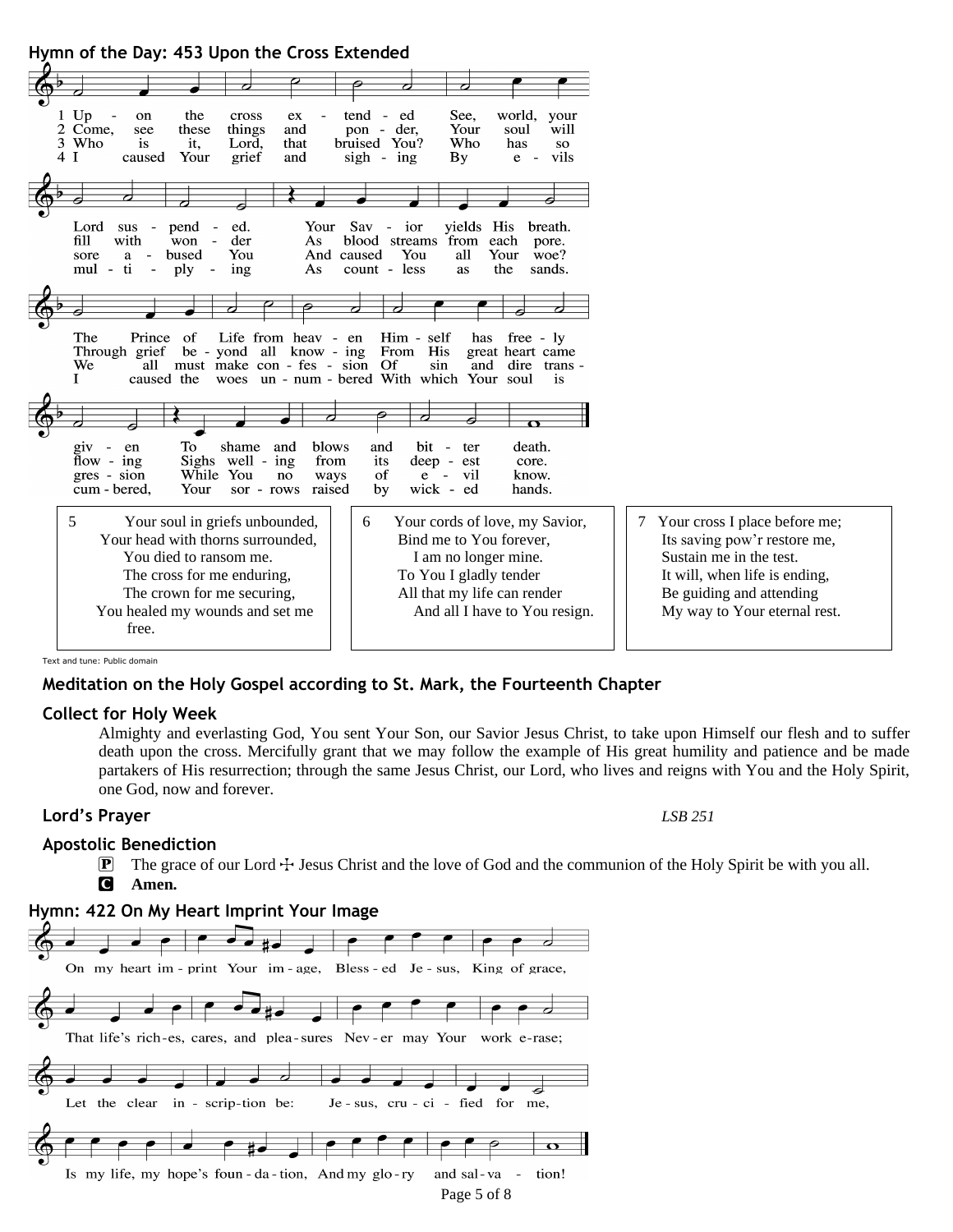

#### **Collect of the Day for Holy Wednesday**

Merciful and everlasting God, You did not spare Your only Son but delivered Him up for us all to bear our sins on the cross. Grant that our hearts may be so fixed with steadfast faith in Him that we fear not the power of sin, death, and the devil; through the same Jesus Christ, our Lord, who lives and reigns with You and the Holy Spirit, one God, now and forever.

#### **Old Testament Lesson** *Isaiah 62:11—63:7*

[*after the reading*]

P This is the Word of the Lord.

C **Thanks be to God.**



make haste to | answer me. Save me, O God! For the waters have come up | to my neck.\*

I sink in deep mire, where there is no | foothold.

### **Second Lesson** *Revelation 1:5b–7*

[*after the reading*]

- $\mathbf{P}$  This is the Word of the Lord.
- C **Thanks be to God.**

### **Holy Gospel** *Luke 22—23*

- [*after the reading*]
- P This is the Word of the Lord.
- C **Thanks be to God.**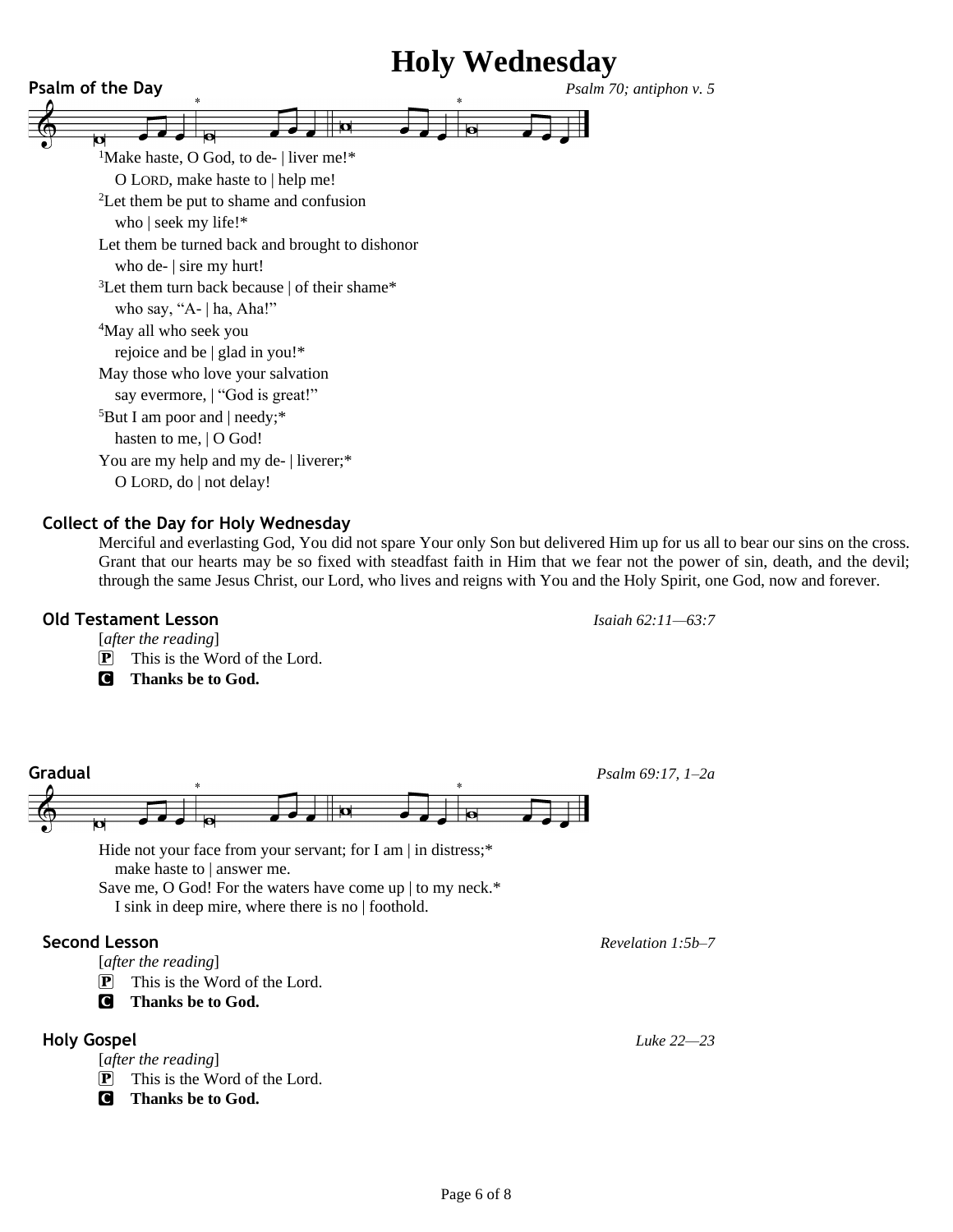

### **Meditation on the Holy Gospel according to St. Luke, the Twenty-Second and Twenty-Third Chapters**

#### **Collect for Holy Week**

Almighty and everlasting God, You sent Your Son, our Savior Jesus Christ, to take upon Himself our flesh and to suffer death upon the cross. Mercifully grant that we may follow the example of His great humility and patience and be made partakers of His resurrection; through the same Jesus Christ, our Lord, who lives and reigns with You and the Holy Spirit, one God, now and forever.

#### **Lord's Prayer**

#### **Apostolic Benediction**

 $\mathbb{P}$  The grace of our Lord  $\div$  Jesus Christ and the love of God and the communion of the Holy Spirit be with you all. C **Amen.**



#### **Hymn: 422 On My Heart Imprint Your Image**

#### **Acknowledgments**

Unless otherwise indicated, Scripture quotations are from the ESV® Bible (The Holy Bible, English Standard Version® ), copyright © 2001 by Crossway, a publishing ministry of Good News Publishers. Used by permission.

All rights reserved. Created by Lutheran Service Builder © 2018 Concordia Publishing House.